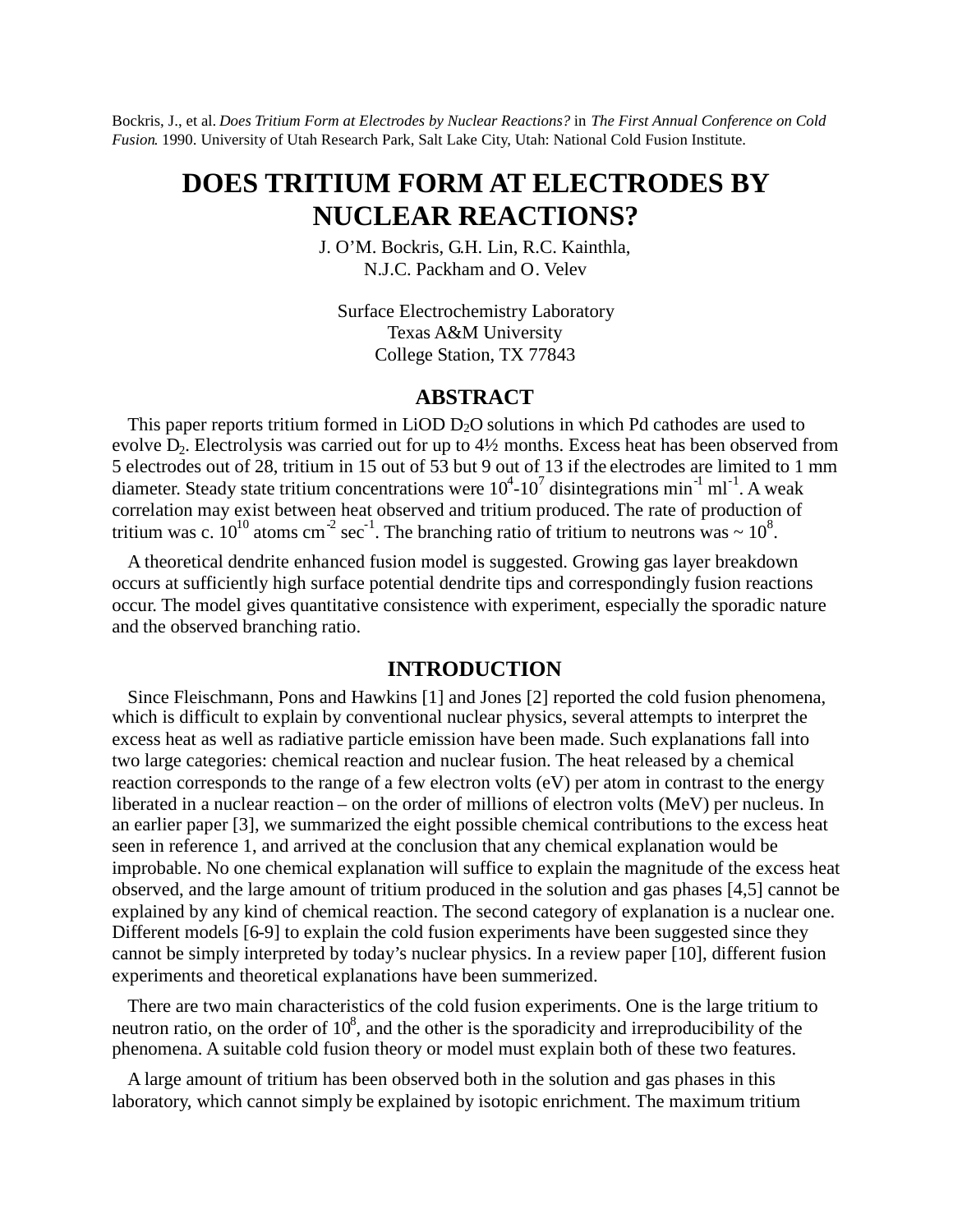concentration in the solution due to isotopic separation at infinitely long times, is about 2 times the tritium concentration in the original solution [5], which is very small compared to the experimental results.

# **EXPERIMENTAL**

(a) Sources of Electrode Materials

The 1mm and 3mm Pd cathodes used in the present study were cut from 99.9% pure rods made by Hoover and Strong, Richmond, VA and purchased from the Texas Coin Exchange, College Station, while the 6mm diameter electrodes were cut from the 99.9% pure rod purchased from Sure Pure Chemicals, NY. The 4mm cathodes were cut from high purity "fusion" Pd on loan from Johnson Matthey. The lengths of the electrodes were cut about 4cm, 3cm, 2.5cm and 2.5cm, respectively.

Pt electrodes were of 99.9% purity, from Alfa Products, Danvers, MA, titanium (99.99%), from Johnson Matthey, Seabrook, NH, and Ni gauze (99.9%), from the Belleville Metals Company, Belleville, NJ.

99.9% pure  $D_2O$  was obtained from Aldrich Chemical Co.

#### (b) Pre-treatment

After cutting to appropriate sizes, the electrodes were pre-treated. This involved either: no pretreatment, acid etching, annealing, electrochemical, hammering, electrodeposition of Pd, electroless deposition of Pd.

### (c) Charging

After pre-treatment, a Ni wire was spot welded to the electrode, and put into small electrolytic cells with appropriate electrolyte and counter electrodes (Table 1).

The cells were then put on a charging current of  $\sim 64$  mA cm<sup>-2</sup> while the cell voltage was  $\sim 3.0$ -4.0 V. The cells were refilled with  $D_2O$  for a few weeks to a few months. Sometimes, the Ni anode was repaired or replaced along with the solution and the glass tube.

#### (d) Heat Measurements

After charging, for times varying from 10-25 weeks, the electrodes were transferred to a calorimeter for the measurement of heat.

The calorimeter used in the study was of the heat transfer type, and has been described elsewhere [11].

#### (e) Tritium Measurements

Tritium analysis was performed on the alkaline electrolyte by in-situ Liquid Scintillation Counting (LSC). Multiple blank samples of  $H_2O$ ,  $D_2O$ , and 0.1 M LiOD were included for analysis. A test for chemiluminescence was made using samples ranging from 1M to 1M LiOD, including samples that had been neutralized by potassium hydrogen phthalate. Results are shown in Fig. 1. One minute and ten minutes analyses (some samples were run overnight) were performed. A detailed analysis of the energy spectra from the Cyclotron Institute counters yielded the correct  $\beta$  energy end point for tritium (18keV) c.f. Figs. 2a and 2b.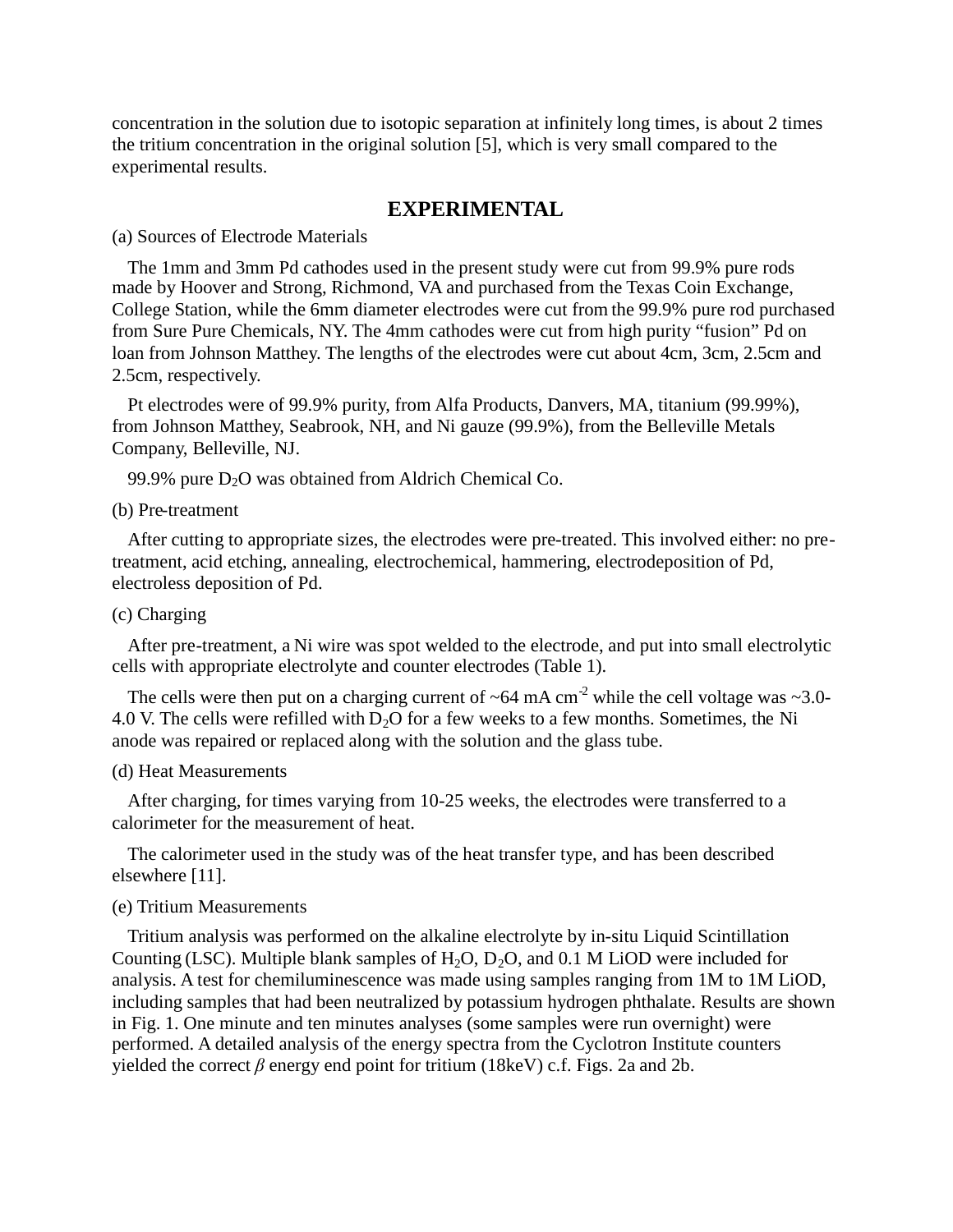

**Fig. 1. The effect of electrolyte concentration on chemiluminescence of the scintillation cocktail [4].**

The results are shown in Table 2. The tritium content of the liquids resulting from the electrolyses, including a tritium (HTO) standard and blanks of LiOD and D2O, was examined by Los Alamos National Laboratory, Argonne National Laboratory, Battelle Pacific Northwest Laboratory and the General Motors Research Laboratory. These results are shown in Table 3.



**Fig. 2. (a) The spectrum of a tritiated water sample.**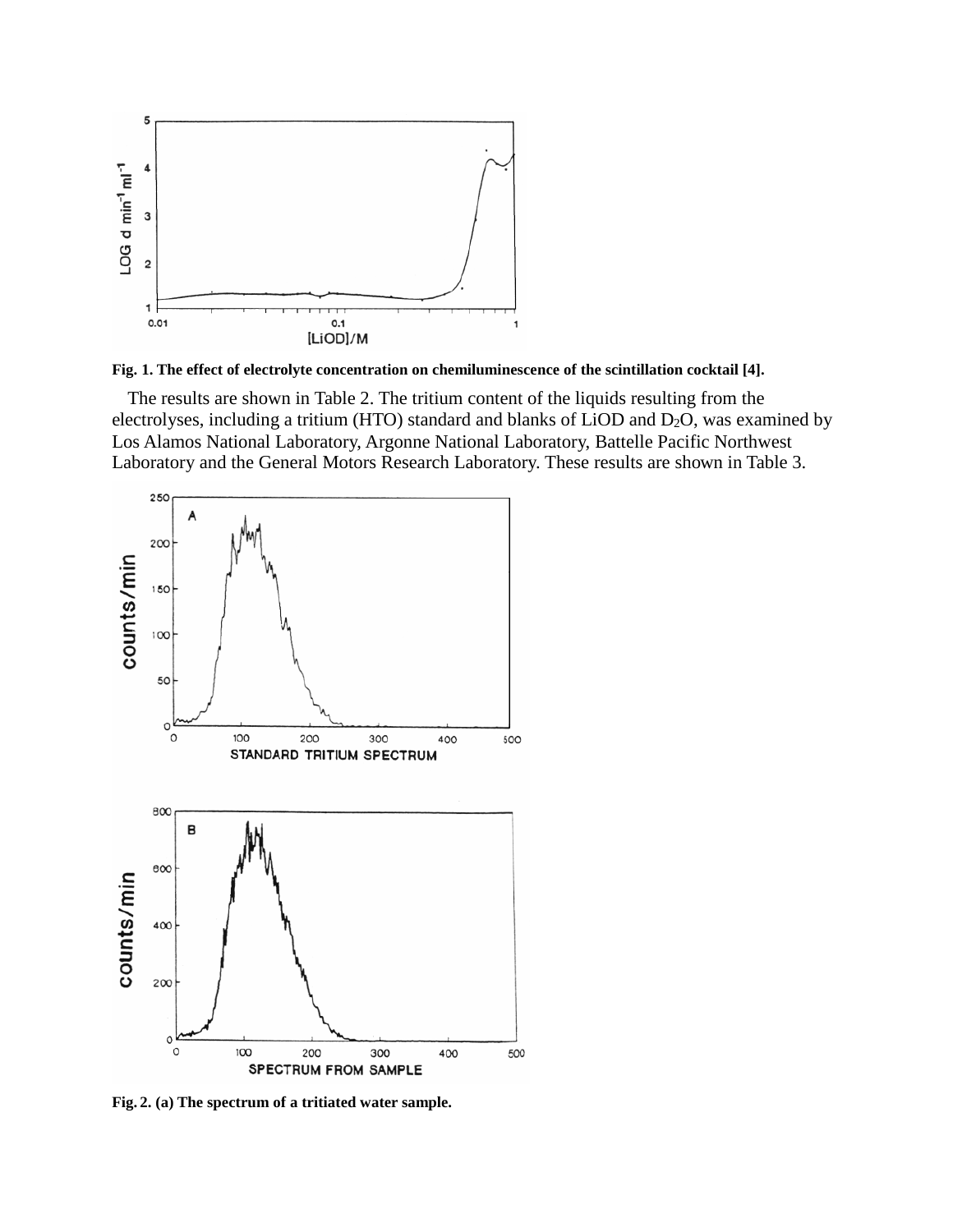| <b>CELL</b>   | <b>ELECTRODE</b>                                    | <b>SOLUTION</b>                       |                | TRITIUM EXCESS |
|---------------|-----------------------------------------------------|---------------------------------------|----------------|----------------|
|               | PRETREATMENT                                        |                                       |                | <b>HEAT</b>    |
| Al(1mm)       | No treatment                                        | 0.1M LiOD                             | Yes            | $\rm{NM}$      |
| A2(1mm)       | No treatment                                        | $0.1M$ LiOD + $0.1mM$<br><b>NaCN</b>  | Yes            | <b>NM</b>      |
| $A3$ (1mm)    | Annealed, 800°C, 6 hrs                              | 0.1M LiOD                             | Yes            | NM             |
| $A4$ (1mm)    | Annealed, 800°C, 6 hrs                              | $0.1M$ LiOD + $0.1mM$<br><b>NaCN</b>  | Yes            | NM             |
| $A5$ (1mm)    | Acid Etch                                           | 0.1M LiOD                             | Yes            | $\rm{NM}$      |
| A6(1mm)       | Acid Etch                                           | $0.1M$ LiOD + $0.1mM$<br><b>NaCN</b>  | Yes            | <b>NM</b>      |
| A7(1mm)       | Electrochemical                                     | 0.1M LiOD                             | Yes            | <b>NM</b>      |
| A8(1mm)       | Electrochemical                                     | $0.1M$ LiOD + $0.1mM$<br><b>NaCN</b>  | Yes            | <b>NM</b>      |
| A9(1mm)       | No treatment, charged in U<br>tube                  | 0.1M LiOD                             | N <sub>o</sub> | Yes            |
| $M1$ (1mm)    | No treatment                                        | 0.1M LiOD                             | Yes            | <b>NM</b>      |
| M2(1mm)       | Acid Etch                                           | 0.1M LiOD                             | No             | <b>NM</b>      |
| B1(3mm)       | No treatment                                        | 0.1M LiOD                             | No             | N <sub>o</sub> |
| B2(3mm)       | No treatment                                        | $0.1M$ LiOD + $0.1mM$<br><b>NaCN</b>  | N <sub>0</sub> | N <sub>0</sub> |
| B3(3mm)       | Annealed, 800°C, 6 hrs                              | 0.1M LiOD                             | Yes            | N <sub>o</sub> |
| B4(3mm)       | Annealed, 800°C, 6 hrs                              | $0.1M$ LiOD + $0.1mM$<br><b>NaCN</b>  | No             | N <sub>o</sub> |
| B5(3mm)       | Acid etch                                           | 0.1M LiOD                             | N <sub>o</sub> | N <sub>o</sub> |
| B6(3mm)       | Acid etch                                           | $0.1M$ LiOD + $0.001M$<br><b>NaCN</b> | N <sub>o</sub> | N <sub>0</sub> |
| B7(3mm)       | Electrochemical                                     | 0.1M LiOD                             | N <sub>o</sub> | No             |
| B8(3mm)       | Electrochemical                                     | $0.1M$ LiOD + $0.001M$<br><b>NaCN</b> | N <sub>0</sub> | Yes            |
| B9(3mm)       | No treatment, charged in U<br>tube                  | 0.1M LiOD                             | N <sub>o</sub> | Yes            |
| C8(6mm)       | Electrochemical                                     | $0.1M$ LiOD + $0.001M$<br><b>NaCN</b> | N <sub>o</sub> | N <sub>o</sub> |
| CELL 1 (6mm)  | No treatment                                        | 0.1M LiOD                             | N <sub>o</sub> | N <sub>o</sub> |
| CELL 4 (3mm)  | Annealed, 1200°C, 12 hrs                            | 0.1M LiOD                             | Yes            | Yes            |
| JM1(4mm)      | No treatment                                        | 0.1M LiOD                             | No             | No             |
| JM2(4mm)      | Annealed, 800°C, 24 hrs                             | 0.1M LiOD                             | N <sub>0</sub> | No             |
| CELL 4A (3mm) | No treatment                                        | 0.1M LiOD                             | N <sub>0</sub> | No             |
| H1(3mm)       | Hammered; Electrochemical                           | 0.1M LiOD                             | N <sub>0</sub> | N <sub>0</sub> |
| $AH1$ (3mm)   | Annealed, 800°C, 8 hrs<br>Hammered, Electrochemical | 0.1M LiOD                             | No             | N <sub>0</sub> |
| Cell 1A (6mm) | Annealed, 800°C, 8 hrs                              | 0.1M LiOD                             | No             | N <sub>0</sub> |
| Pd            | Cell 1B (3mm) on Electrodeposited Pd                | 0.1M LiOD                             | N <sub>0</sub> | N <sub>0</sub> |
| B5A(3mm)      | Annealed, 800°C, 24 hrs                             | 0.1M LiOD                             | No             | No             |

**TABLE 1. SPORADIC OBSERVATIONS OF TRITIUM AND HEAT DURING D<sup>2</sup> EVOLUTION FROM D2O ON PD**

NM = No attempt made to measure.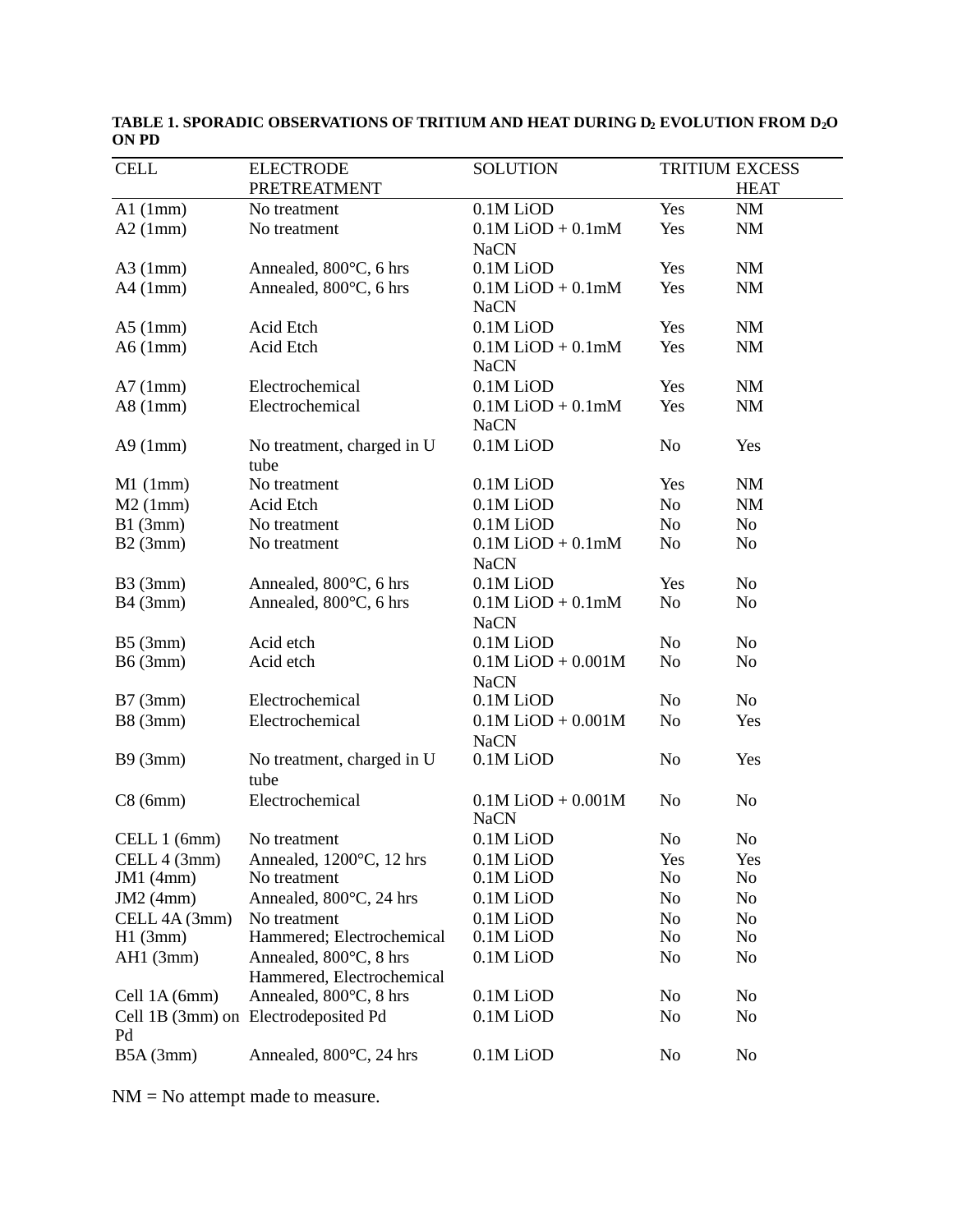| <b>CELL</b>           | ELECTRODE PRETREATMENT                                                                                                        | <b>SOLUTION</b>                          | <b>CORRECTED</b><br><sup>3</sup> H ACTIVITY<br>$(dpm/ml^{-1})$ |
|-----------------------|-------------------------------------------------------------------------------------------------------------------------------|------------------------------------------|----------------------------------------------------------------|
| A1<br>A2              | No treatment<br>No treatment                                                                                                  | 0.1M LiOD<br>$0.1M$ LiOD +<br>0.1mM NaCN | $3.8 \times 10^{4}$                                            |
|                       | After 16 days at 50 mA $cm2$ then for 8 hours at<br>500 mA cm <sup>-2</sup> (5/1/89)                                          |                                          | 168                                                            |
|                       | 50 mA cm <sup>-2</sup> for 4 days $(5/5/89)$                                                                                  |                                          | 134                                                            |
|                       | 50 mA cm <sup>-2</sup> for 3 hours, 110 mA cm <sup>-2</sup> for 2 hours,<br>200 mA cm <sup>-2</sup> for 20 minutes $(5/6/89)$ |                                          | $1.1 \times 10^{4}$                                            |
|                       | 50 mA cm <sup>-2</sup> (5/7/89)                                                                                               |                                          | $1.4 \times 10^{4}$                                            |
|                       | $(5/7/89 - 5/13/89)$                                                                                                          |                                          | $1.1 \times 10^{4}$                                            |
|                       | $(5/13/89 - 6/6/89)$                                                                                                          |                                          | $7.5 \times 10^{3}$                                            |
| A <sub>3</sub>        | Anneal                                                                                                                        | 0.1M LiOD                                | $4.9 \times 10^{6}$                                            |
| A <sub>4</sub>        | Anneal                                                                                                                        | $0.1M$ LiOD +<br>0.1mM NaCN              | $1.2 \times 10^{5}$                                            |
| A <sub>5</sub>        | Acid Etch                                                                                                                     | 0.1M LiOD                                | $3.7 \times 10^{6}$                                            |
| A <sub>6</sub>        | Acid Etch                                                                                                                     | $0.1M$ LiOD +<br>0.1mM NaCN              | $3.3 \times 10^{4}$                                            |
| A7                    | Electrochemical                                                                                                               | 0.1M LiOD                                | 102                                                            |
|                       | Before high current density                                                                                                   |                                          |                                                                |
|                       | After 2 hours at 500 mA $cm^{-2}$                                                                                             |                                          | 5223                                                           |
|                       | After 6 hours at 500 mA $cm^{-2}$                                                                                             |                                          | $5.0 \times 10^{5}$                                            |
|                       | After 12 hours at 500 mA $cm^{-2}$                                                                                            |                                          | $7.6 \times 10^5$                                              |
| A8                    | Electrochemical                                                                                                               | $0.1M$ LiOD +                            | 192                                                            |
|                       | After 16 days charging and 8 hours high current<br>density $(5/1/89)$                                                         | 0.1mM NaCN                               |                                                                |
|                       | Electrolyte levels after 6 weeks at 50 mA $cm^{-2}$                                                                           |                                          | $5.0 \times 10^{5}$                                            |
|                       | Recombined gas levels after 2 weeks of external<br>recombination at 50 mA $cm-2$                                              |                                          | $5.0 \times 10^{7}$                                            |
| B3 (3mm) Anneal       |                                                                                                                               | 0.1M LiOD                                | $6.3 \times 10^{4}$                                            |
|                       | B5 (3mm) Acid Etch                                                                                                            | 0.1M LiOD                                | 48                                                             |
| <b>CELL1</b><br>(6mm) | No treatment                                                                                                                  | 0.1M LiOD                                | 117                                                            |
| CELL <sub>4</sub>     |                                                                                                                               | See Fig. 5                               |                                                                |
| M1                    | No treatment                                                                                                                  | $0.1M$ LiOD                              | 3000                                                           |

#### **TABLE 2. CELL IDENTIFICATION, ELECTRODE TREATMENT, SOLUTION TYPE AND TRITIUM ACTIVITY OF ELECTROLYTE SAMPLES PERFORMED ON 1219 LSC**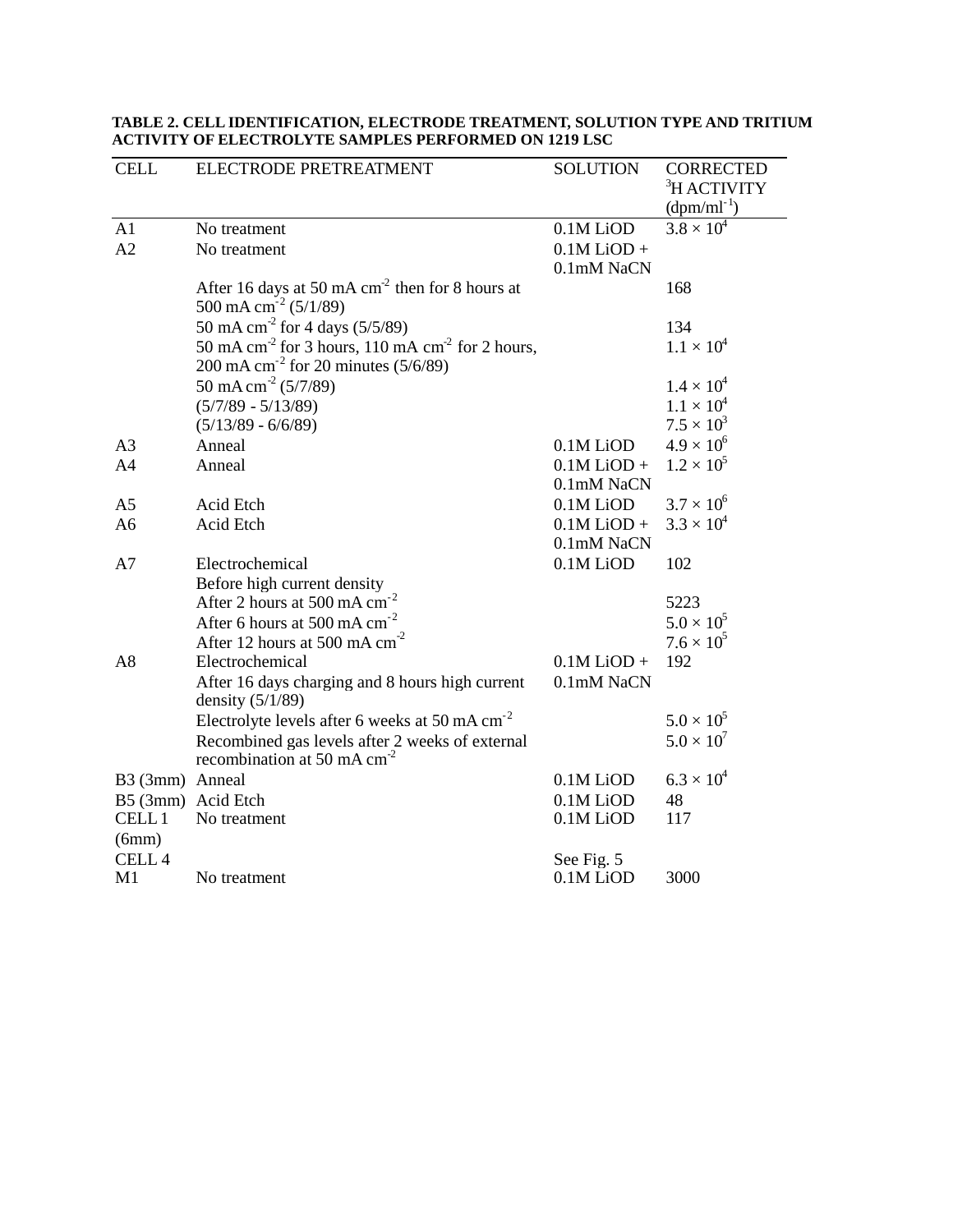#### **TABLE 3. CONFIRMATORY RESULTS FROM OUTSIDE SOURCES ON VARIOUS SAMPLES CORRECTED <sup>3</sup>H ACTIVITY IN dpm/ml-1**

|                                       |                        | <b>HTO</b>                                   |                     |     |
|---------------------------------------|------------------------|----------------------------------------------|---------------------|-----|
| <b>SAMPLE</b>                         | CELL 1                 | CELL 2 STANDARD 0.1M LIOD                    |                     | D2O |
|                                       |                        |                                              |                     |     |
| <b>INSTITUTION</b>                    |                        |                                              |                     |     |
| Texas A&M                             | $2.13 \times 106$ 1157 | $7.23 \times 105$                            | 93                  | 47  |
| Battelle                              | $1.96 \times 106$ 1170 | $8.08 \times 105$                            | 127                 | 140 |
| Argonne                               | $1.96 \times 106$ 1020 | $7.59 \times 105$                            | 90                  | 114 |
| Los Alamos                            |                        | $1.97 \times 106$ 800-1300 6.50 $\times 105$ | 113                 | 161 |
| General Motors $1.80 \times 106$ 1000 |                        |                                              | ------ NOT ANALYZED |     |

(f) Contamination

The possibility that large amounts of tritium were present in either the  $D_2O$  or the Li used to make the LiOD, is ruled out by the Results of Tables 4a and 4b. Each batch of D<sub>2</sub>O that was used for refilling the cells was analyzed for tritium content, both on the 1219 instrument (Table 4a), and the 1410 (Table 4b, shown as a mean of 10 results). Many experiments were run in which no significant increase of tritium was observed, including identical cells to the ones which did produce tritium, except for the electrolyte, which was  $0.1M$  LiOH in H<sub>2</sub>O (Tables 4b and 5). Possible contamination from the nickel anode was examined by neutralization and then counting, with negative results.

Virgin palladium and nickel of the same batch used for all 1mm Pd cells were sent for analysis to LANL with no tritium being detected.

If it is supposed that the Pd had, earlier in its history, suffered prolonged exposure as a cathode in  $D_2O$ , T would have diffused into the electrode. Simple calculation shows [12] that it would take  $\langle 10^2$  hours to diffuse out again for a Pd rod kept in air.

Finally, some of the electrodes which gave tritium had been heavily annealed just prior to immersion in the  $D_2O$ -LiOD. Thus, contamination would seem unlikely.

# **EXPERIMENTAL RESULTS**

1) Reproducibility and Repeatability

The special difficulty of the present work is poor repeatability. Table 1 summarizes some of the results of heat and tritium measurements on all the electrodes studied so far in this laboratory. Excess heat has been observed in only 5 out of the 28 electrodes, tritium in 15 out of 53. The observation of tritium with 1mm diameter wires has been more successful with 9 out of 13 1mm electrodes yielding tritium. None of the seven 6mm electrodes have shown any excess heat or tritium for observation periods of up to 6 months. Both heat and tritium has been observed together only for one electrode. However, in some half of the present work, heat and tritium were not regularly recorded together. Further, heat and tritium come in bursts. T may have been produced during some heat bursts (as DT) and sparged out before measurement was be made. The duration of the experimental work covered in this paper is about 25 weeks.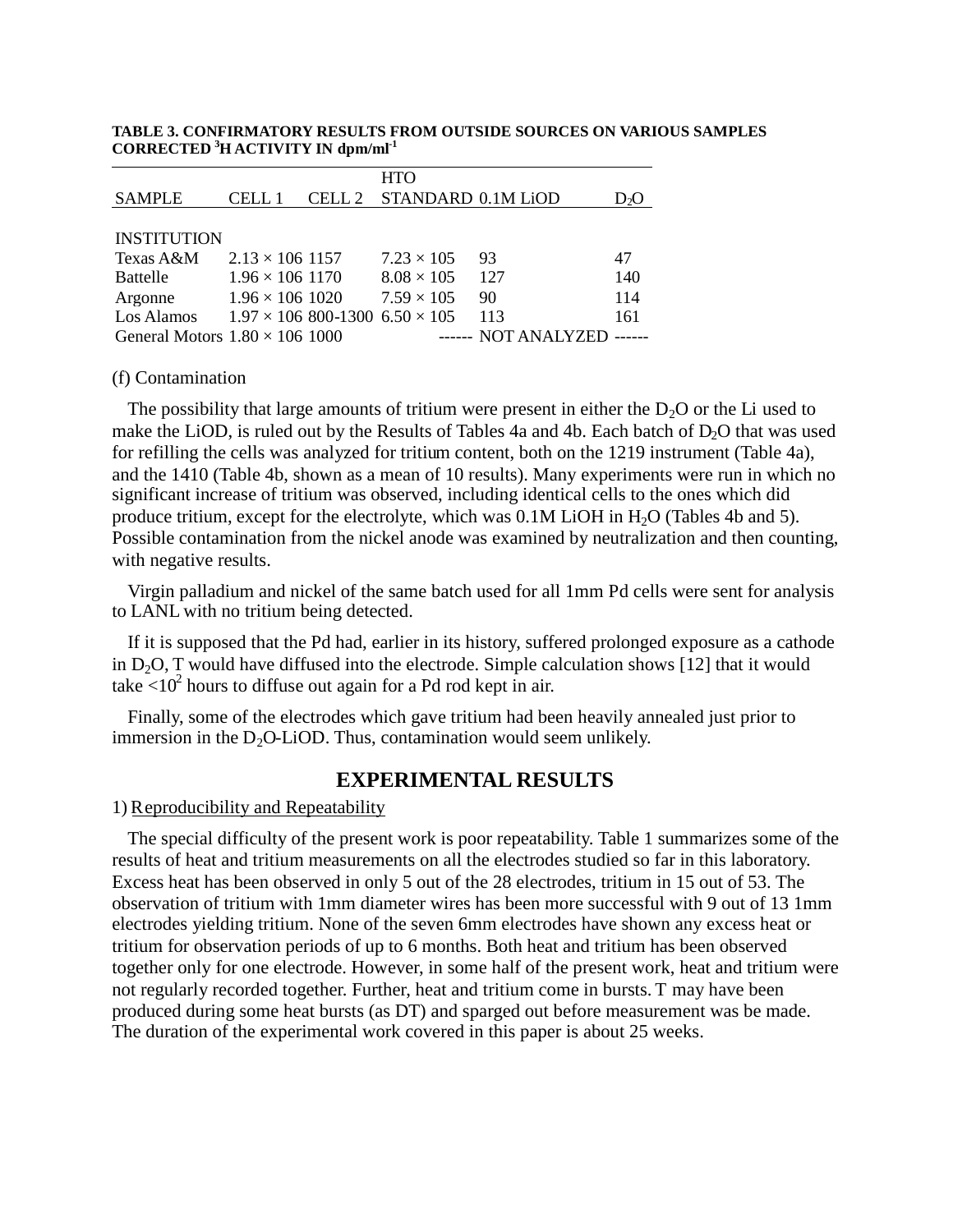### 2) Rise Times during Switch-on

In one of the cells (cell A7 c.f. Table 2) the build up of tritium as a function of time was followed at high current density. The results shown in Fig. 3 indicate either the time for reaching equilibrium of DT in solution to DT in the gas over the solution; or represent the time in which a burst occurred, the product being largely DTO.



**Fig. 3. The production of tritium in the electrolyte of cell A7 as a function of time [4].**

#### 3) Fall Time during Switch-off

Another cell (cell A2 in Table 2) was tested for tritium over an extended period of time. It was run at a low current density for 16 days, followed by a 10 hour period at high current density, after which, tritium was not produced. The cell was then transferred to the Cyclotron Institute where it remained at low current density for another week, with no tritium production. On May 6, the current was increased to 110 mA cm<sup>-2</sup> for two hours, increased again to 300 mA cm<sup>-2</sup> for 20 minutes, decreased to 90 mA cm<sup>-2</sup> for seven days then returned to 50 mA cm<sup>-2</sup> until June 22. The tritium content of the solution was monitored during this time and the results are shown in Fig. 4, which indicates the production period was about 2 days, and the decay period about 3 days.

#### 4) The Steady State Tritium Values

The steady state concentrations in T producing cells varied between 10 and  $5 \times 10^6$  dpm/ml<sup>-1</sup>. These are shown in Table 2. The tritium production rate is  $2 \times 10^8$  -  $2 \times 10^9$  atoms sec<sup>-1</sup> for the first and second bursts in the experiment, respectively. The maximum rate we observed is about  $10^{10}$  atom sec<sup>-1</sup>.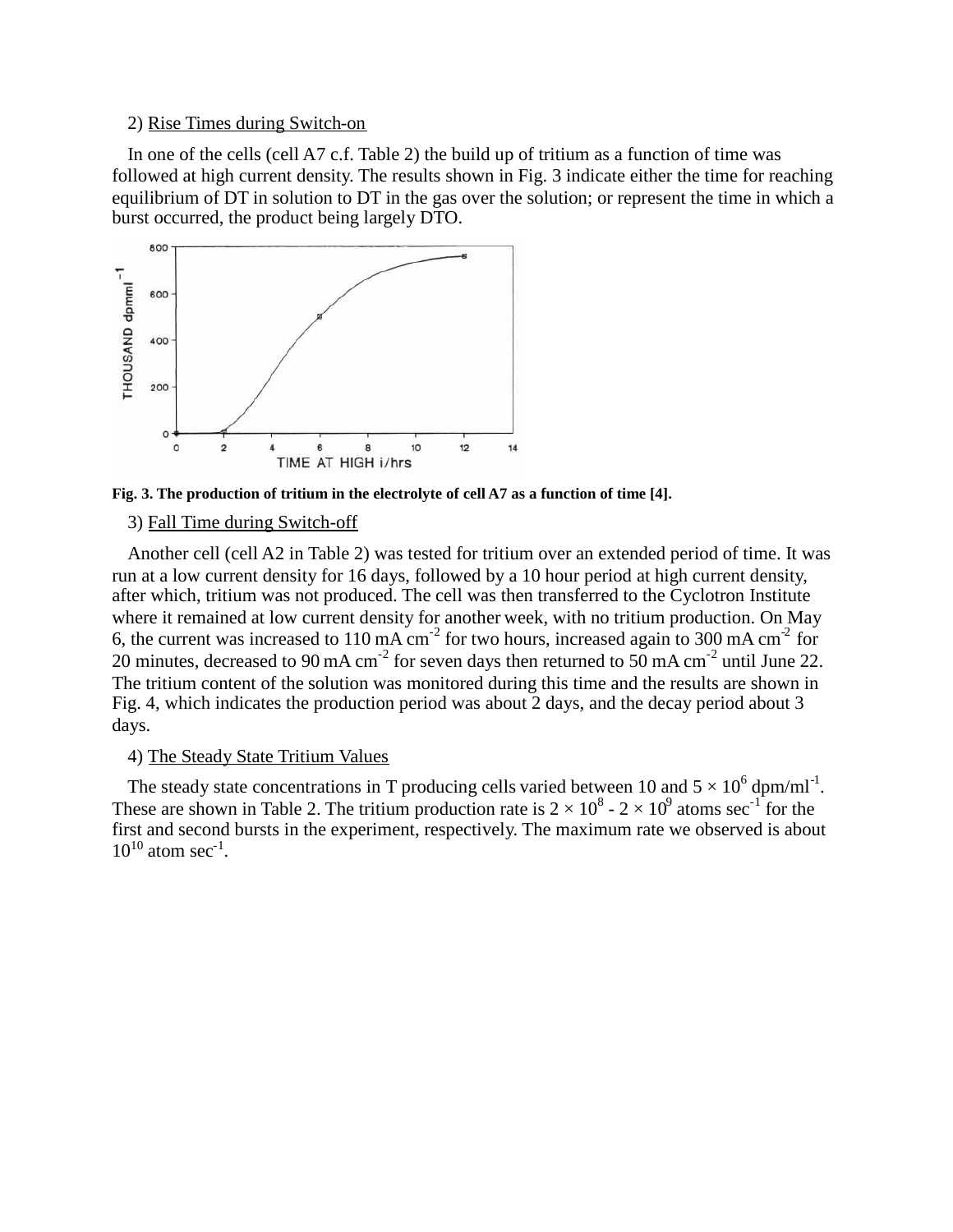| <b>SAMPLE</b>                          | $cpm/ml^{-1}$ | <b>BACKGROUND CORRECTED</b><br>$ACTIVITY (dpm/ml^{-1})$ |
|----------------------------------------|---------------|---------------------------------------------------------|
| $D_2$ O Analysis #1                    | 65            | 48                                                      |
| $D2O$ Analysis #2                      | 70            | 63                                                      |
| $D_2$ O Analysis #3                    | 67            | 54                                                      |
| $D2O$ Analysis #4                      | 60            | 33                                                      |
| $D_2$ O Analysis #5                    | 50            | 3                                                       |
| $D2O$ Analysis #6                      | 71            | 66                                                      |
| $D_2$ O Analysis #7                    | 75            | 78                                                      |
| $D_2$ O Analysis #8                    | 62            | 39                                                      |
| 0.1M LiOD Analysis #1                  | 75            | 78                                                      |
| 0.1M LiOD Analysis #2                  | 70            | 63                                                      |
| 0.1M LiOD Analysis #3                  | 74            | 75                                                      |
| 0.1M LiOD Analysis #4                  | 65            | 48                                                      |
| 0.1M LiOD Analysis #5                  | 60            | 33                                                      |
| 0.1M LiOD Analysis #6                  | 66            | 51                                                      |
| 0.1M LiOD Analysis #7                  | 76            | 81                                                      |
| 0.1M LiOD Analysis #8                  | 70            | 63                                                      |
| Neutralized 0.1M LiOD                  | 73            | 72                                                      |
| Neutralized $0.1M$ LiOD + $0.1mM$ NaCN | 76            | 81                                                      |
| Dissolved nickel in acid Analysis #1   | 78            | 87                                                      |
| Dissolved nickel in acid Analysis #2   | 80            | 93                                                      |
| Dissolved nickel in acid Analysis #3   | 76            | 81                                                      |
| Scintillation cocktail                 | 49            |                                                         |

### **TABLE 4a. BLANK EXPERIMENTS DURING TRITIUM ANALYSIS PERFORMED ON THE 1219 COUNTER**

### **TABLE 4b. MEAN OF 10 BLANK EXPERIMENTS DURING TRITIUM ANALYSIS PERFORMED ON THE 1410 COUNTER**

| <b>SAMPLE</b>                          | $cpm/ml^{-1}$ | <b>BACKGROUND CORRECTED</b> |
|----------------------------------------|---------------|-----------------------------|
|                                        |               | $ACTIVITY (dpm/ml^{-1})$    |
| <b>BIOSAFE II COCKTAIL</b>             | $170 \pm 13$  |                             |
| $H2O$ Analysis                         | $161 \pm 16$  | O                           |
| $D_2$ O Analysis                       | $210+16$      | 100                         |
| 0.1M LiOD Analysis                     | $220+20$      | 125                         |
| 0.1M LiOH Analysis                     | $157 + 12$    | 0                           |
| Dissolved Nickel in Nitric Acid        | $140\pm 20$   |                             |
| <b>Tygon Tubing in NaOH</b>            | $105 \pm 20$  |                             |
| Rubber Stoppers in NaOH                | $150 \pm 20$  |                             |
| <b>Recombination Catalyst in NaOH</b>  | $140+15$      |                             |
| Dissolved Shavings from Cutters        | $160 \pm 11$  |                             |
| Dissolved Shavings from Vacuum Chamber | $164 \pm 17$  |                             |
| Dissolved Shavings from Spotwelder     | $155+10$      |                             |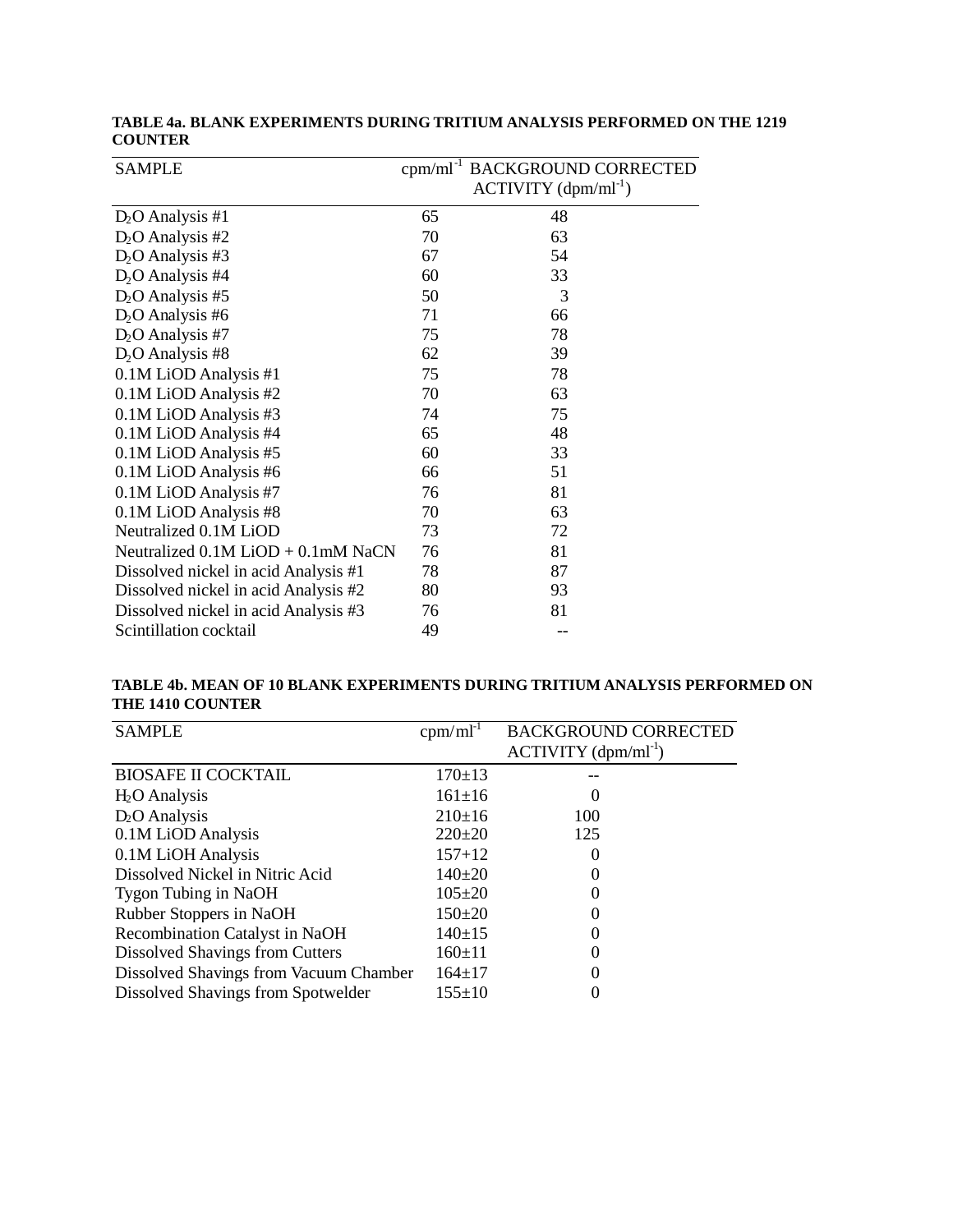#### 5) Pre-treatment and Degree of Tritium Production

Details on the pretreatment of the electrodes that produced tritium are given in Table 1.

The cell 4 electrode, the only electrode which has shown excess heat twice and two tritium bursts, was vacuum annealed at  $10^6$  torr at 1200-1300°C for 12 hrs. The excess heat was observed for the first time after about 3.5 months, while the combined tritium and excess heat were observed after about 4.5 months of electrolysis.

### Correlation of Tritium Production to Heat

Some relation between heat and tritium production is indicated qualitatively by the shape of the relation shown in Fig. 5.

### Branching Ratio

The tritium production rate is about  $10^9$  atoms sec<sup>-1</sup> cm<sup>-2</sup> from our experiments. Neutron bursts have been observed by Wolf et al. [13], at the level of 1 to 2  $\sec^{-1}$  cm<sup>-2</sup>. Thus, the branching ratio is on the order of  $10^9$ . However, other results [14,15], show that the neutron production rate may be about  $10^2 \text{ sec}^{-1} \text{ cm}^{-2}$ . Thus, on this basis, the branching ratio would be  $\sim 10^7$ .

# **FUSION MODELS**

In Fig. 6, the take-off time for the growth of promontories occurs at times between 2 and 100 days for assumed impurity concentrations in the range  $10^{-7}$  -  $10^{-5}$  M. It is the time at which rapid increase of dendritic growth begins which fixes the time at which the production of tritium commences. The "Impurity" is likely to be the anode material but a surprising number of metals on the cathode have been observed after prolonged electrolysis [16]. These are the most likely places where high electric fields or high stress fields may develop which make fusion more probable.

Such a hypothesis is consistent with the sporadicity of the effects, and the variety of the nature of the cathode deposits. Large electrodes would tend not to produce tritium. Their surface area getters the solution of impurities before the transition time for rapid dendrite growth has been reached.

The electric field in the double layer at an electrode is usually taken as having an order of magnitude of  $10^8$  V cm<sup>-1</sup>. However, recently Kolb and Franke [17] have concluded that it can be  $\sim 10^9$  V cm<sup>-1</sup> in certain areas. The enhancement is due to surface states on the electrode which concentrate the field lines near these states.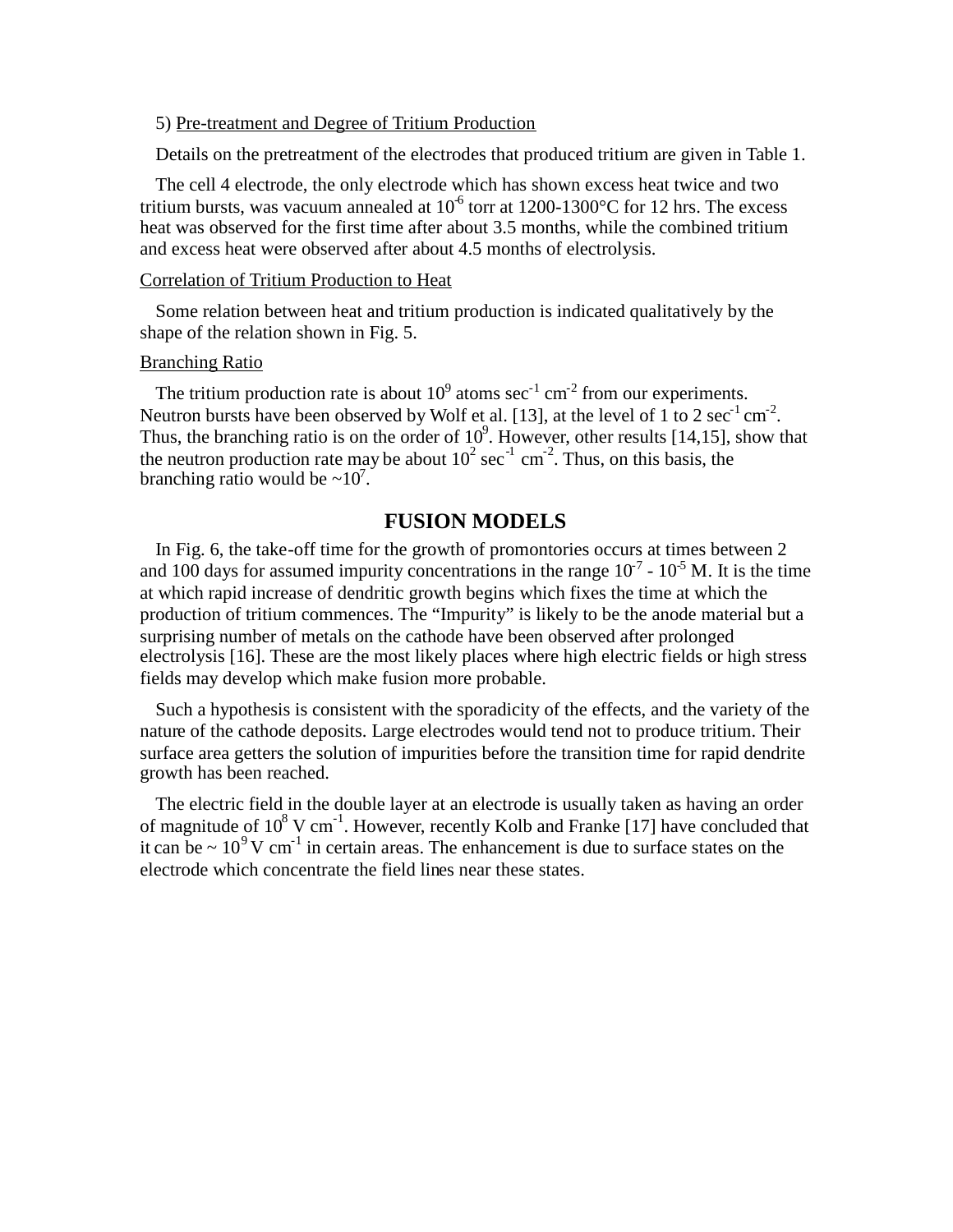

**Fig. 4. The production of tritium in the electrolyte of cell A2 as a function of time (ordinate gives date) [4].**



**Fig. 5. The heat measurements and tritium activity levels from cell 4 showing a possible correlation between the two.**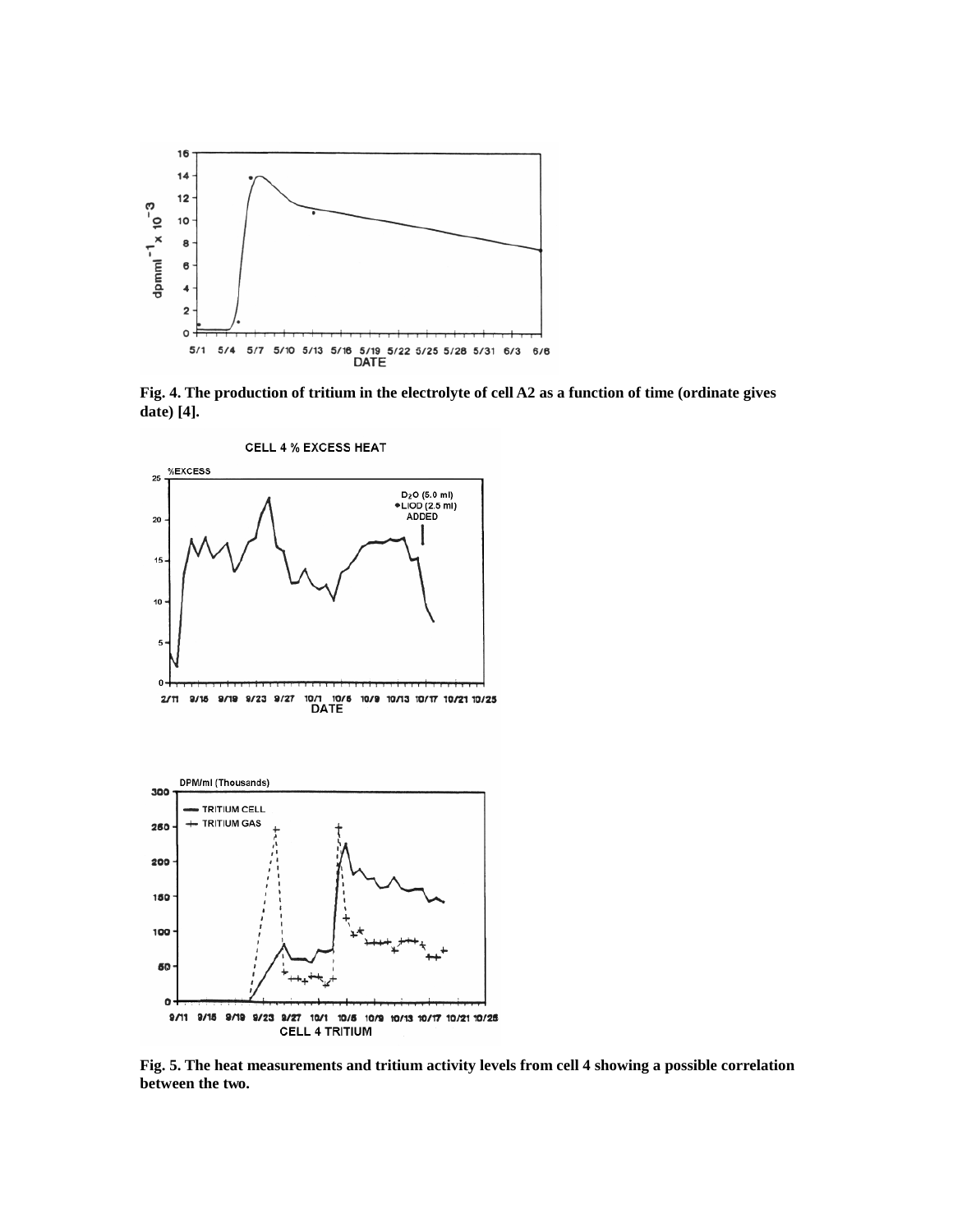#### **TABLE 5. DETAILS OF CELLS THAT PRODUCED NO TRITIUM WITH 1410 LSC (CORRECTED ACTIVITY)**

| <b>EXPERIMENT</b>                                             | $dpm/ml^{-1}$ |
|---------------------------------------------------------------|---------------|
| $3 \text{mm} \times 3 \text{cm}$ Ti Cathode in 0.1M LiOD      | 275           |
| with internal gas recombination                               |               |
| $3 \text{mm} \times 3 \text{cm}$ Pd Cathode in 0.1M LiOD      | 235           |
| with internal gas recombination                               |               |
| $3 \text{mm} \times 3 \text{cm}$ Ti Cathode in 0.1M LiOD      | 285           |
| with internal gas recombination                               |               |
| $0.5$ mm $\times$ 1 cm Pd Cathode in 0.1M LiOD                | 55            |
| with internal gas recombination                               |               |
| $4 \text{mm} \times 2 \text{mm}$ Pd disc Cathode in 0.1M LiOD | 365           |
| with internal gas recombination                               |               |
| $0.5$ mm $\times$ 1 cm Pd Cathode in 0.1M LiOD                | 315           |
| with external gas recombination                               |               |
| (recombined gases measured)                                   |               |
| $1 \text{mm} \times 4 \text{cm}$ Pd Cathode in 0.1M LiOD      | 75            |
| with external gas recombination                               |               |
| (recombined gases measured 7/18/89)                           |               |
| $1 \text{mm} \times 4 \text{cm}$ Pd Cathode in 0.1M LiOD      | 33            |
| with external gas recombination                               |               |
| (recombined gases measured 7/21/89)                           |               |
| $1mm \times 4cm$ Pd Cathode in 0.1M LiOH (H <sub>2</sub> O)   | 0             |
| No gas recombination                                          |               |
| 1mm $\times$ 4cm Pd Cathode in 0.1M LiOH (H <sub>2</sub> O)   | 18            |
| N gas recombination                                           |               |

**TABLE 6. THE RELATIONSHIP BETWEEN REQUIRED ENERGY AND THE FUSION RATE, f**

| E(eV) | $\mathbf G$            | $f(i=IA/cm^2)$        | $f\Gamma$ (i=1A/cm <sup>2</sup> ) |
|-------|------------------------|-----------------------|-----------------------------------|
| 1000  | $2.63 \times 10^{14}$  | $1.64 \times 10^5$    | $1.64 \times 10^{2}$              |
| 1500  | $8.18 \times 10^{-12}$ | $5.11 \times 10^{7}$  | $5.11 \times 10^{4}$              |
| 2000  | $2.50 \times 10^{10}$  | $1.56 \times 10^9$    | $1.56 \times 10^{6}$              |
| 2500  | $2.59 \times 10^{9}$   | $1.61 \times 10^{10}$ | $1.61 \times 10^{7}$              |
| 3000  | $1.44 \times 10^{8}$   | $9.00 \times 10^{10}$ | $9.00 \times 10^{7}$              |
| 3500  | $5.52 \times 10^{8}$   | $3.45 \times 10^{11}$ | $3.45 \times 10^{8}$              |
| 4000  | $1.62 \times 10^{-7}$  | $1.01 \times 10^{12}$ | $1.01 \times 10^9$                |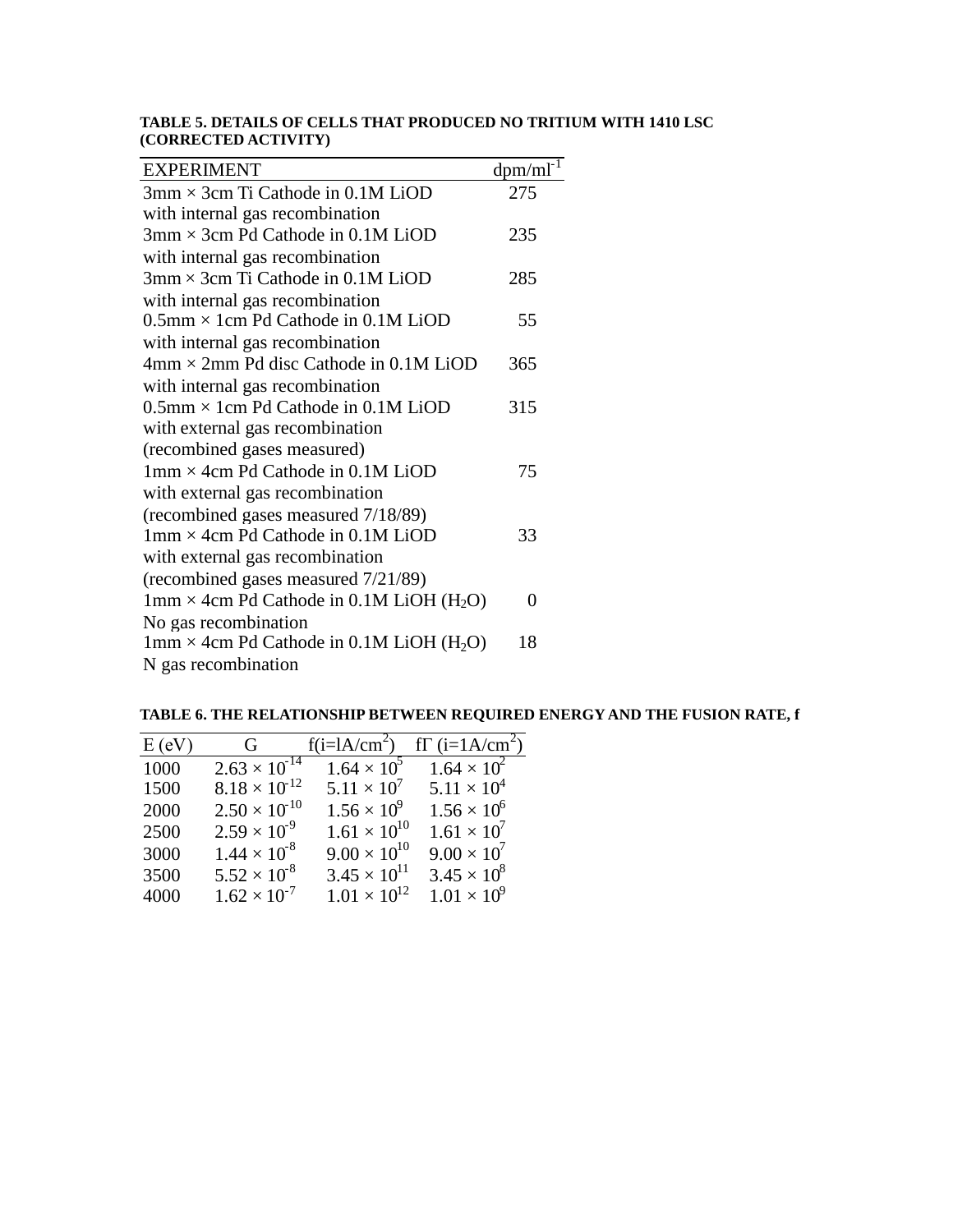

**Fig. 6. The growth of promontories on the surface of electrodes as a function of time and impurity concentration.**

The tips of dendrites are the points at which local dielectric breakdown is likely. It seems reasonable to accept values for the local double-layer field of  $> 10^9$  volts cm<sup>-1</sup>. There is no simple method of calculating the enhancement in field due to the dendrite tip. It will therefore be assumed (somewhat conservatively) that this serves to double the large values of the field deduced by Kolb and Franke [17].

The breakdown of the water dielectric is likely to begin at sharp points (i.e. the dendrite tips) on the electrode surface, and thereafter a  $D_2$  gas layer will be formed at the surface [18] (Fig. 7). When the gas layer grows, a transient large electric voltage drop may be developed on the dendrite tips. Electron emission will occur from dendrite tips into the gas, and in the gas layer the breakdown reaction:

$$
D_2 + e_o \rightarrow D^+ + D + 2e \tag{1}
$$

seems feasible. Indeed, dark blue sparks have been seen in certain electrolyzing cells.

The  $D^+$  produced will be pulled by the field lines through the gas to the cathode surface on the nearest available surface, the dendrite tip. Such a surface will be likely to retain adsorbed D with which the  $D^+$  would be expected to collide.

The  $D^+$  path length may be of the order of the thickness of the gas layer, c. 100 Å. Hence, the transient voltage drop would be about 2000 eV.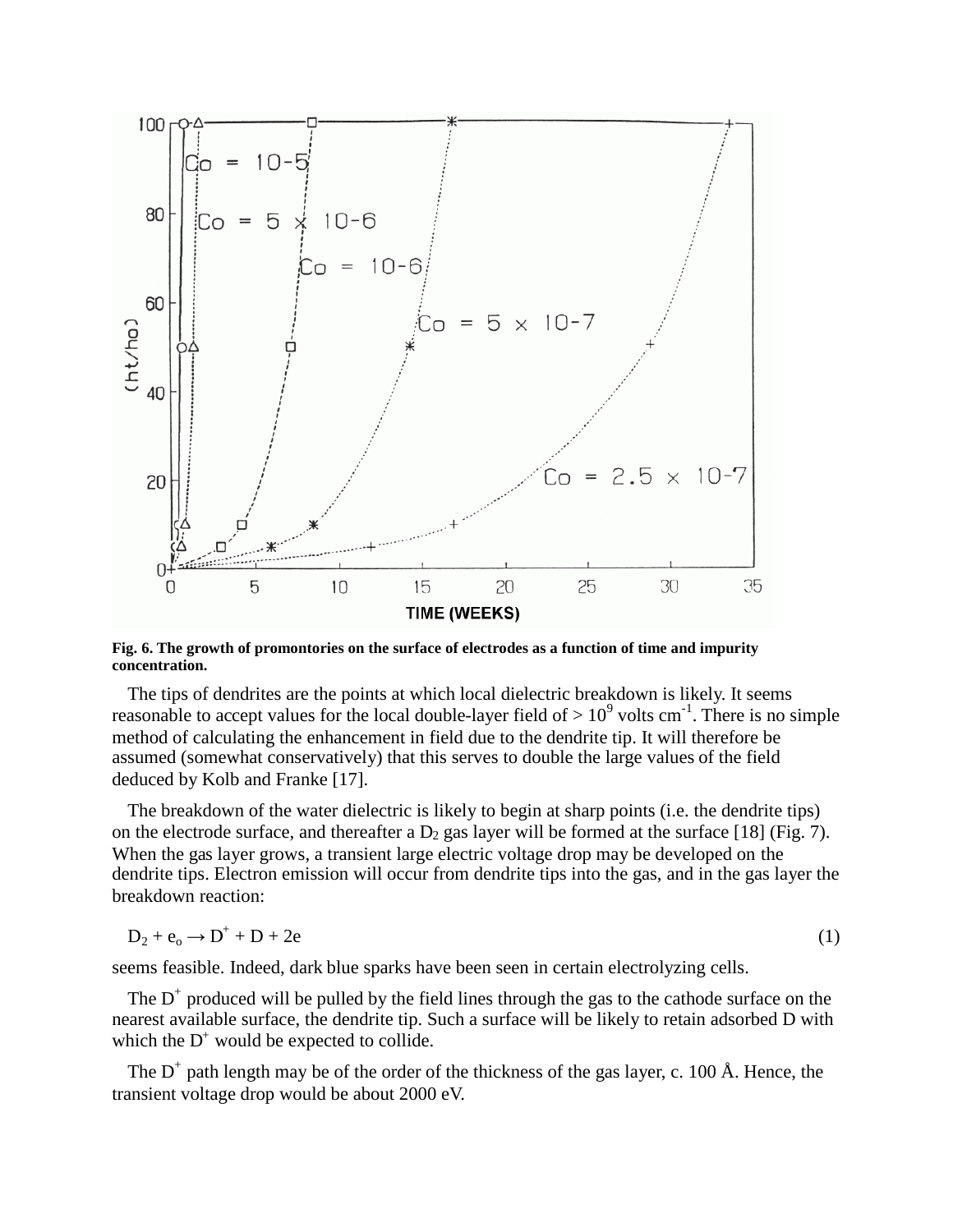Suppose i is the current density in amps  $\text{cm}^2$ , then  $\text{N}_{\text{A}}\text{i}/\text{F}$  is the number of D-D collisions on the electrode surface  $\frac{1}{1}$  $\frac{1}{1}$  $\frac{1}{1}$  in atoms cm<sup>2</sup> sec<sup>-1</sup>, where F is the charge on one gram ion, in coulombs.

Let it be supposed that a fraction,  $\Gamma$  of the surface is occupied with sharpened tip material. Then, let the probability of tunneling at such places be  $P_T$ , equivalent to:

$$
P_T = \exp\{-\pi e_o^2 M^{1/2}/\hbar E^{1/2}\}\tag{2}
$$

Therefore, the rate of T formation in atoms  $\sec^{-1}$  cm<sup>-2</sup> is given by:

 $\Gamma$  i/F  $P_T$  (3)

In Table 6, this function is tabulated for  $i = 1$  amp cm<sup>-2</sup> and  $\Gamma = 10^{-3}$ . It is seen that the calculated fusion rate is about  $2 \times 10^6$  compared with the experimental rate of  $10^8$  to  $10^{10}$  atoms  $\text{cm}^{-2} \text{ sec}^{-1}$ .

Quantitative agreement with the model can be obtained by doubling the field to allow for its concentration at a sharp point. The assumption that  $\Gamma$  might be  $\sim 10^{-3}$  is based on the appearance of the electron microscope pictures of Pd electrodes after prolonged electrolysis. It is possible that  $\Gamma$  < 10<sup>-3</sup>, reducing the degree of agreement.

On the other hand, quantitative treatments of two factors neglected in this first approach would tend to increase the rate.

(i) The double layer involves electron overlap [19]. The electron cloud existing at the tip of the dendrite acts as a screen and reduces repulsion. Correspondingly, the adsorbed deuteron is shielded by the loss of cationic character. Recently, Kim [20] has shown that electron screening may greatly reduce the needed collision energy. Hence, it would be possible to dispense with the reliance on the specially high electric fields arising from the work of Kolb and Franke and use those normally seen by electrochemists, i.e.  $10^8$  volts cm<sup>-1</sup>.

(ii) Worledge et al. [9] have suggested that the effective mass of the deuteron is less than the rest mass in a force-free field. On this basis, the needed E in Gamow expression declines in proportion to the reduction of  $M_D$ . At  $M_D = 0.01$ ,  $4 \times 10^7$  volts cm<sup>-1</sup> would give agreement with experiment and this is generally available in the electrical double layer at electrodes without the enhancement arising from low radius dendritic tips.

In the plasma nuclear fusion, two deuterons collide with a random orientation, the two product channels, helium and neutrons or tritium and hydrogen, have almost the same probability. However, at the electrode, the deuteron, during its acceleration across the thin gas layer, will be subject to a vectorial force which will cause it to orient preferentially. One of the two branches will then be favored.

The deuteron is known to be a loosely bound entity, the wave function of which may effectively extend to 20 fermi. When a deuteron is incident on the surface, it feels a strong negative electric field ( $\sim$ 2  $\times$  10<sup>9</sup> V cm<sup>-1</sup>) because of the pure negative excess surface electric charge. The electric field leads to an effective polarization of the deuteron or a p-wave component term in the deuteron's internal wavefunction. However, when this deuteron is close to the classical turning point, it will experience a strong positive electric field ( $> 10^{12}$  V cm<sup>-1</sup>). This field forces the incident deuteron to reverse its orientation in a specific manner. The deuteron

<span id="page-12-0"></span><sup>&</sup>lt;sup>1</sup> The collisions arise in the Volmer-Heyrovsky mechanism due to  $D<sub>2</sub>O$  discharging a proton onto an adsorbed  $D$  to give  $D_2$ .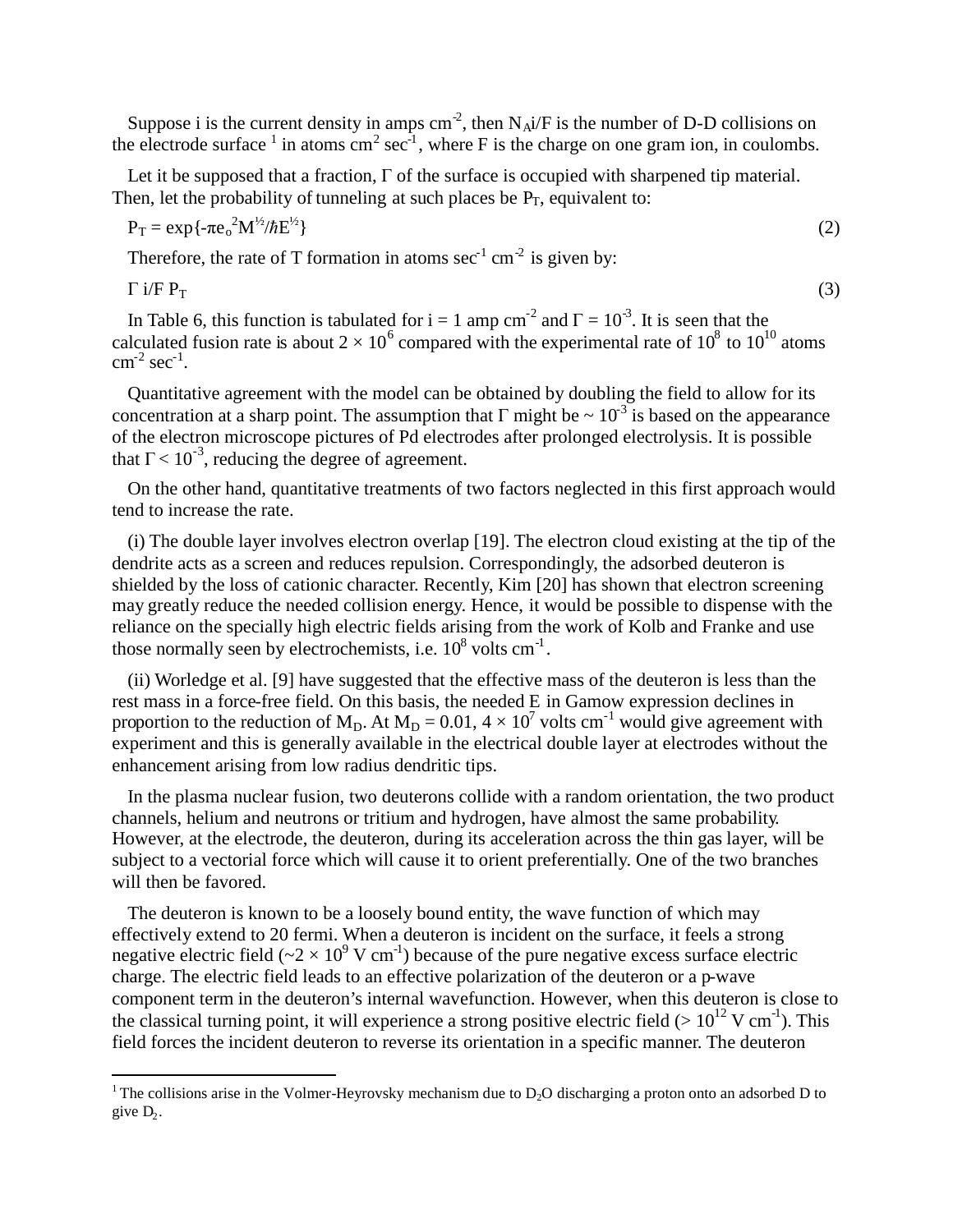would gain the energy in such a fast reversal of the electric field. Then, the angular momentum of the incident deuteron may be excited from the  $J=0$  state to  $J=2$  or even partly to  $J=4$  states. This fast ( $\sim 10^{-17}$  sec) reversal of orientation may cause an induced porolization and loosen the structure of the deuteron nucleus, which may create a condition favor to Philips-Oppenheimer type stripping reaction – the tunneling neutron transfer reaction  $D + D \rightarrow T + P$  [21]. The reasons for this kind of stripping reaction are (1) the orientation may help the neutron transfer process; (2) the proton transfer reaction has to penetrate an extra Coulomb barrier compared to the neutron transfer process.





The smaller electrodes (1 mm diameter) are much more likely to give tritium than those which are larger, e.g., 4-6 mm diameter. The reason may come from the dendrite growth [5]. For successful tritium formation,

$$
V_{sol} V_{met} C_0 / \delta A > 1 \tag{4}
$$

Hence, the larger A, the greater must be the concentration of depositing ions to attain the condition indicated. Large electrodes will thus be less likely to show the phenomena.

Thus, with  $V_{sol} \sim 100 \text{ ccs}$ ,  $V_{met} = 8.8 \text{ ccs/mol}$ ,  $C_0 = 10^4 \text{ moles L}^{-1}$ ,  $\delta = 10^{-3}$ ,  $5 \times 10^{-3} \text{ M is}$ sufficient impurity concentration. With  $r = 0.3$  mm, the required impurity concentration is 6 times larger and unreasonably large impurity concentrations for switch on times ~ 100 days are necessary.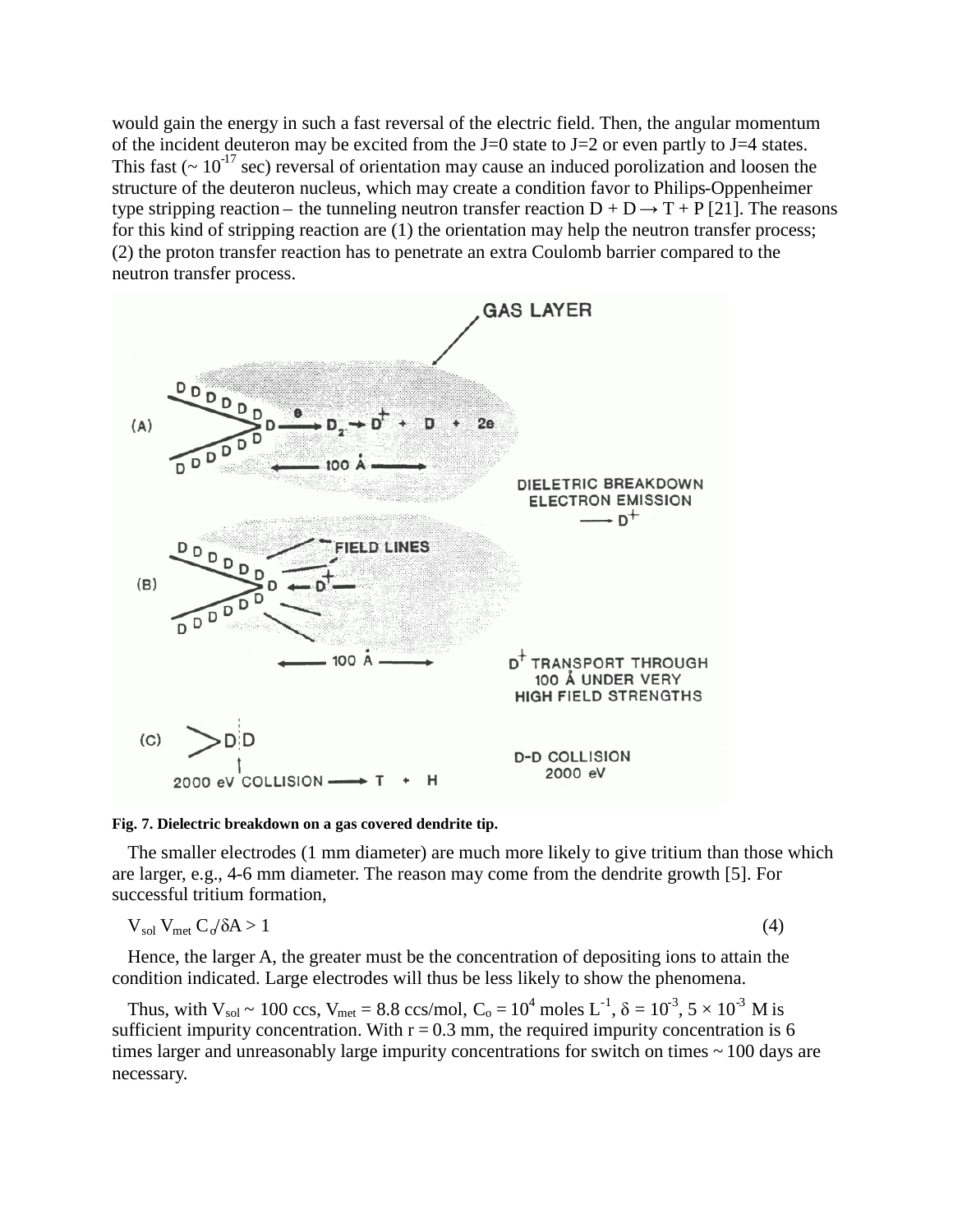Finally, the factors which would likely increase Fleischmann-Pons effects are:

(1) Pd or alkaline solutions may not be necessary. The metal has to exhibit a Volmer-Heyrovsky path with coupled electrochemical desorption in rate control, because this mechnism of deuterium evolution gives surfaces completely covered with D at high current densities.

(2) Surfaces should be spiky. The tip radii should be minimal [22] . The promontories must grow for a time long enough to penetrate the diffusion layer of the flat electrode.

(3) Surface states should be promoted.

(4) Any method which causes the field in the double layer to fluctuate (e.g. heterodyne beats of superimposed a.c.) would be advantageous.

(5) The working region for  $D_2$  evolution should be as far as possible negative to the electrode p.z.c. of the dendrite forming material.

The most needed information concerns the influence of Li, gas phase tritium production and He. X-ray and  $\gamma$  emission during the rare bursts should be sought.

# **CONCLUSIONS**

(1) The Fleischmann-Pons effects (Heat and Tritium) have been observed in around one quarter of the electrodes used in the cathodic evolution of deuterium after very long times. The success rate improves greatly – up to 70% for  $T - if$  the electrode diameter is  $\sim 1$  mm or less.

(2) Tritium reaches  $10^4$ -10<sup>7</sup> disintegration min<sup>-1</sup> ml<sup>-1</sup> in the solution. Bursts of T last for c. 5-50 hours.

(3) The tritium increases to steady state concentration in solution over ~ 12 hours.

(4) There is a weak suggestion for some correlation between heat and tritium.

(5) The frequency with which the phenomena are observed falls as the electrode size increases. No effects have been observed when the electrode diameter exceeded 4 mm.

(6) The repeated formation of tritium from deuterium establishes the nuclear nature of the sporadic effects occurring. No non-nuclear explanation for the heat has yet been found [3].

(7) It is difficult to justify a fugacity of D in Pd of  $> 10^6$  ats. Fusion within Pd is therefore unlikely.

(8)  $D^+$  ions are made from  $D_2O$  in the double layer during dielectric breakdown which begins near tips of promontories of foreign material growing on the electrode surface. Reasonable numerical agreement with experiment arises if the effective mass of the proton is as small as 0.01 or the electric field at the dendrite tip is  $\sim 2 \times 10^9$  volts cm<sup>-1</sup>, or some combination of reduced effective mass and enhanced field.

(9) The model explains the long delay times, the sporadicity and the size effects. It may explain the high branching ratio.

### **ACKNOWLEDGEMENT**

We are grateful for financial support from the Electric Power Research Institute (EPRI), the Welch Foundation, and Texas A&M University.